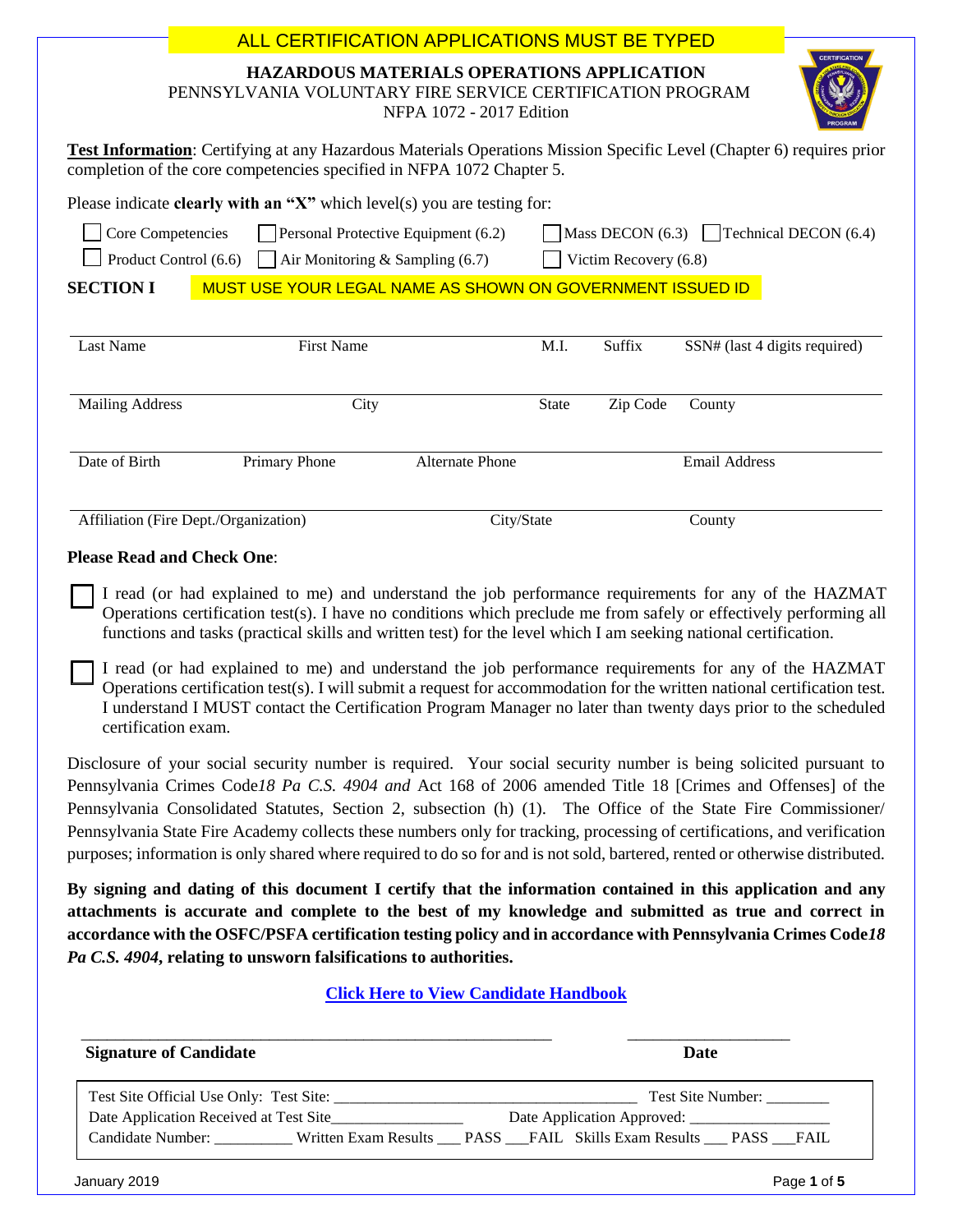#### **HAZARDOUS MATERIALS OPERATIONS APPLICATION** PENNSYLVANIA VOLUNTARY FIRE SERVICE CERTIFICATION PROGRAM NFPA 1072 - 2017 Edition



### **SECTION II**

Act 168 of 2006 amended Title 18 (Crimes and Offenses) of the Pennsylvania Consolidated Statutes, Section 2, subsection (h) (1) Arson and related offenses reads:

*"A person convicted of violating this section or any similar offense under Federal or State law shall be prohibited from serving as a firefighter in this Commonwealth and shall be prohibited from being certified as a firefighter under Section 4 of the Act of November 13, 1995 (P.L. 604, No.61), known as the State Fire Commissioner Act."*

All individuals making application for certification testing must provide documentation of a background check. Proof of a non-conviction MUST consist of *either* of the following:

1. An official criminal history record check obtained pursuant to Chapter 91 (relating to criminal history record information) indicating no arson convictions.

OR

2. By dating and signing the following statement by the person swearing to the following:

*"I have never been convicted of an offense that constitutes the crime of "arson and related offenses" under 18 Pa. C.S. 3301 or any similar offense under any Federal or State law. I hereby certify that the statements contained herein are true and correct to the best of my knowledge and belief. I understand that if I knowingly make any false statement herein, I am subject to penalties prescribed by law, including, but not limited to, a fine of at least \$1,000.00"*

 **\_\_\_\_\_\_\_\_\_\_\_\_\_\_\_\_\_\_\_\_\_\_\_\_\_\_\_\_\_\_\_\_\_\_\_\_\_\_\_\_\_\_\_\_\_\_\_\_\_\_\_\_\_\_\_ \_\_\_\_\_\_\_\_\_\_\_\_\_**

 **Signature of Certification Candidate** 

**Name of Certification Candidate (please print or type) Date** 

 **\_\_\_\_\_\_\_\_\_\_\_\_\_\_\_\_\_\_\_\_\_\_\_\_\_\_\_\_\_\_\_\_\_\_\_\_\_\_\_\_\_\_\_\_\_\_\_\_\_\_\_\_\_\_\_**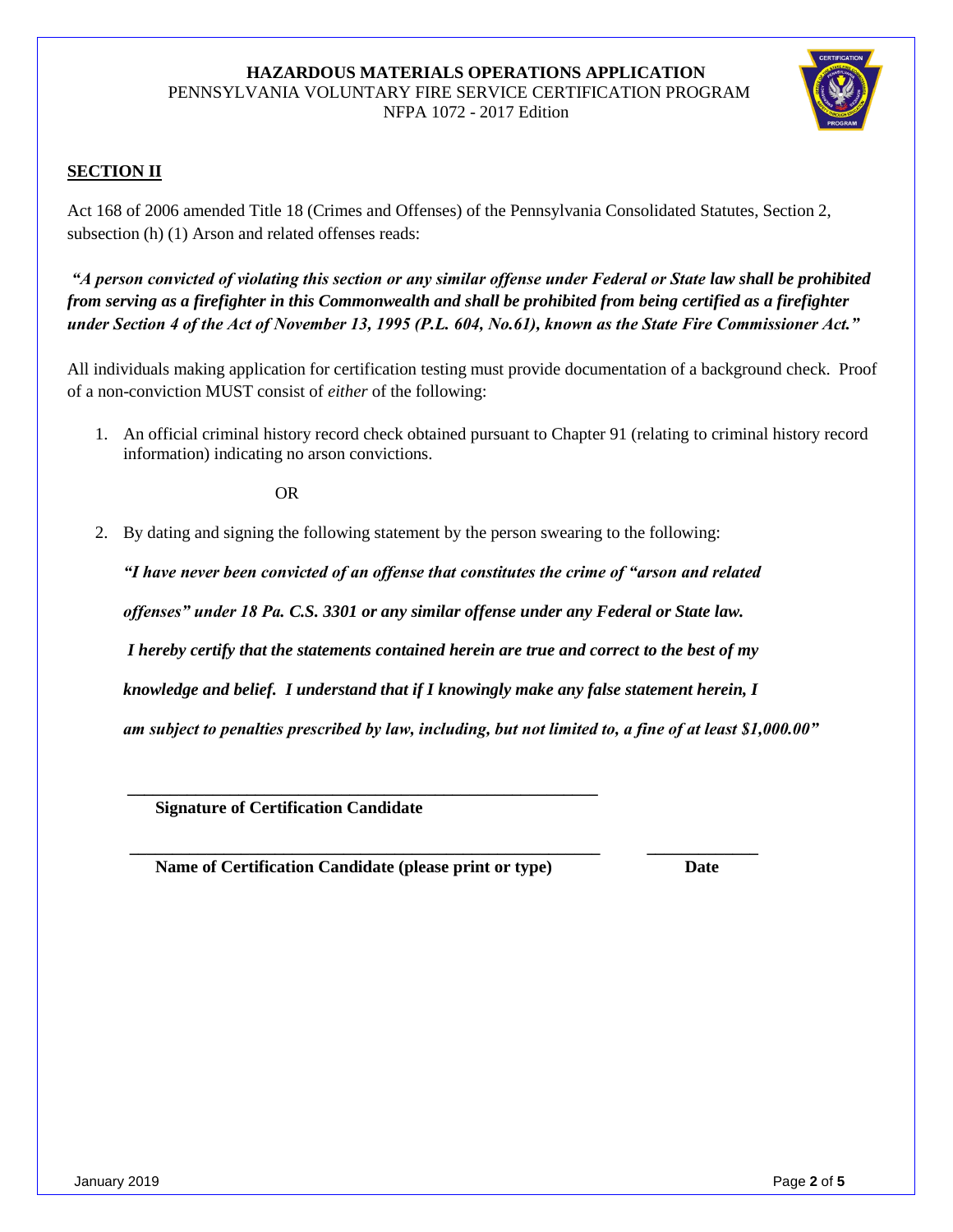# **HAZARDOUS MATERIALS OPERATIONS APPLICATION** PENNSYLVANIA VOLUNTARY FIRE SERVICE CERTIFICATION PROGRAM

NFPA 1072 - 2017 Edition

### **SECTION III** - **Please read and complete all information**:

A candidate should meet the requirements of NFPA 1582, Standard on Medical Requirements for Firefighters and information for Fire Department Physicians prior to physical testing to ensure his/her ability to safely perform the required tasks.

During your participation in certification testing, in the event of injury/illness are you protected by an insurance carrier providing hospitalization and/or Workmen's Compensation? YES\_\_\_ NO\_\_\_\_

## **Liability Waiver**

I, the undersigned, have hospitalization insurance and do hereby release the following individuals and organizations from any and all liabilities or causes of action for any injuries or illness incurred during or after my participation in the Voluntary Certification Program Test sponsored by the Office of the State Fire Commissioner/Pennsylvania State Fire Academy, Pennsylvania Emergency Management Agency and hosted by the

#### \_\_\_\_\_\_\_\_\_\_\_\_\_\_\_\_\_\_\_\_\_\_\_\_\_\_\_\_\_\_\_\_\_\_\_\_\_\_\_\_\_\_\_\_\_\_\_\_\_\_\_\_\_\_\_\_\_\_\_\_\_\_\_\_\_\_\_\_\_\_\_\_\_\_\_\_\_\_\_\_\_\_\_\_\_\_\_\_\_\_\_\_\_\_\_ **(Name of Test Site)**

The release covers all the aforementioned individuals and agencies as well as their agents, employees, or volunteers participating in this event.

This release covers all injuries or illnesses occurring during or because of the activities engaged in by the undersigned during the Voluntary Certification test including any injuries which might result from physical abuse from third party participants or other individuals in or around the area where the examination is being conducted.

This release is intended to release all injuries, damages, or law suits to the undersigned person and property, whether known, unknown, foreseen, unforeseen, patent or latent which the undersigned may have against the Office of the State Fire Commissioner, the Pennsylvania Emergency Management Agency, the Host Entity, or its agents as listed above. The undersigned understands and acknowledges the significance and consequence of such specific intentions to release all claims, and hereby assumes full responsibility for any injuries, damages, or losses that may occur from the abovementioned event.

By signing and dating of this document **I HEREBY ACKNOWLEDGE** that **I HAVE READ THE CONTENTS** of this waiver**,** and that **I FULLY UNDERSTAND THE SAID CONTENTS** of the release, and that **I HAVE SIGNED INTENDING TO BE LEGALLY BOUND.**

**Candidate Name (Print or Type) Signature of Candidate Date**

\_\_\_\_\_\_\_\_\_\_\_\_\_\_\_\_\_\_\_\_\_\_\_\_\_\_\_\_\_\_\_\_\_\_\_\_\_\_\_\_\_\_\_\_\_\_\_\_\_\_\_\_\_\_\_\_\_\_\_\_\_\_\_\_\_\_\_\_\_\_\_\_\_\_\_\_\_\_\_\_\_\_\_\_\_\_\_\_\_\_\_\_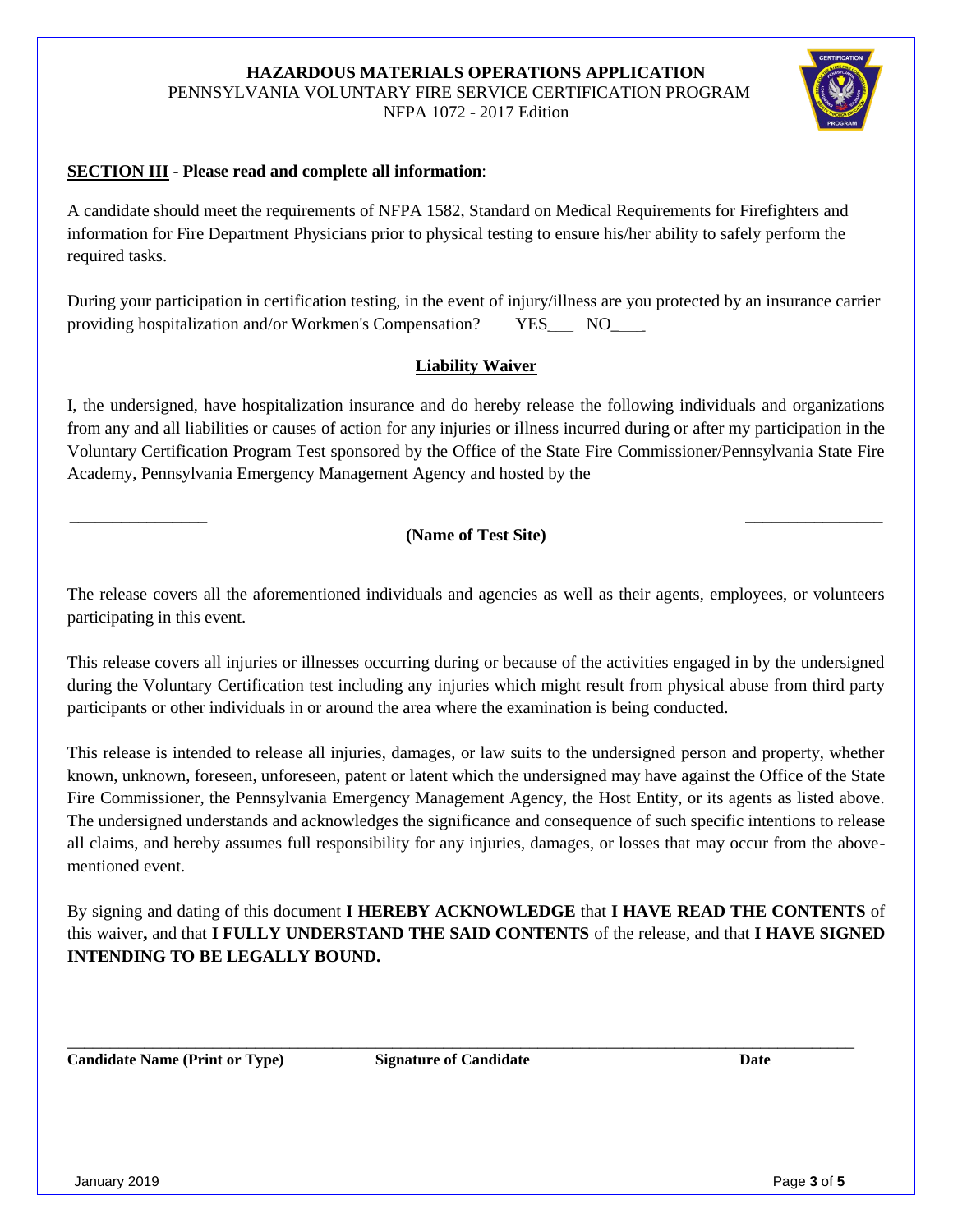#### **HAZARDOUS MATERIALS OPERATIONS APPLICATION** PENNSYLVANIA VOLUNTARY FIRE SERVICE CERTIFICATION PROGRAM

NFPA 1072 - 2017 Edition

## **SECTION IV**

It is understood that the candidate registered on this form does so with full knowledge, consent and approval of the named organization on Page One of this application; furthermore, the candidate is protected by an insurance carrier or by the organization. Additionally, I attest the candidate meets the requirements as noted in **Section III** of this application. Participation approved by:

| <b>Chief Officer Name (Print or Type)</b> | <b>Daytime Phone</b> | Email |
|-------------------------------------------|----------------------|-------|
| <b>Signature of Chief Officer</b>         | Title                | Date  |

## **SECTION V: REQUIREMENTS**

## **1. NFPA 1072, Chapter 6, Section 6.1.2 General:**

Candidates **MUST** be certified (at a minimum) at the First Responder Awareness Level in accordance with NFPA 472 *Standard for Hazardous Materials/Weapons of Mass Destruction Emergency Response Personnel Professional Qualifications,* Chapter 4, JPRs 4.2 through 4.4 (**or** NFPA 1072 (2017) *Standards for Hazardous Material /Weapons of Mass Destruction Emergency Response Personal Professional Qualifications, Chapter 4). Provide your certification* number below and attach a copy of your Hazardous Materials Awareness certification (Pro-Board or IFSAC) certificate.

**Hazardous Materials Awareness Certification Number**: \_\_\_\_\_\_\_\_\_\_

## **2. NFPA 1072 Chapter 5, Sections 5.1.3 and 5.1.4 General - if testing HMO (Core, 6.2 and 6.6):**

Candidates **MUST,** at minimum, be trained at the First Responder Operations Level. Training can be accomplished in accordance with NFPA 472 *Standard for Hazardous Materials/Weapons of Mass Destruction Emergency Response Personnel Professional Qualifications,* Chapter, Chapter 5 (Core Competencies) and Chapter 6, Section 6.2, 6.6 (Mission Specific Competencies: PPE and Product Control) **OR** NFPA 1072 (2017 Ed) *Standards for Hazardous Material /Weapons of Mass Destruction Emergency Response Personal Professional Qualifications,* Chapters 5 and 6, Sections 6.2 and 6.6.

Attach a copy of one of the following recognized certificates (Jones & Bartlett curriculum).

- \_\_\_\_\_ HAZARDOUS MATERIALS OPERATIONS LEVEL **OR**
- \_\_\_\_\_ HAZARDOUS MATERIALS OPERATIONS LEVEL ANNUAL REFRESHER

**NOTE:** The certificate (training, refresher training or certification) **MUST** be current (i.e., within one (1) year of the HAZMAT certification test date and **MUST** meet the requirements of NFPA 472 (2013 Ed,) or 1072 (2017 Ed.).

# **3. NFPA 1072 Mission Specific, Chapter 6, Section 6.1.3 General - if testing mission specific levels:**

Candidates **MUST** be certified (at a minimum) at the First Responder Operations Core Level in accordance with NFPA 472 *Standard for Hazardous Materials/Weapons of Mass Destruction Emergency Response Personnel Professional Qualifications,* Chapter 5, JPRs 5.2 through 5.6 (**or** NFPA 1072 (2017) *Standards for Hazardous Material /Weapons of Mass Destruction Emergency Response Personal Professional Qualifications, Chapter 5). Provide your certification* number below and attach a copy of your Hazardous Materials Operations or Core certification (Pro-Board or IFSAC) certificate.

**Hazardous Materials Operations or Core Certification Number**: \_\_\_\_\_\_\_\_\_\_